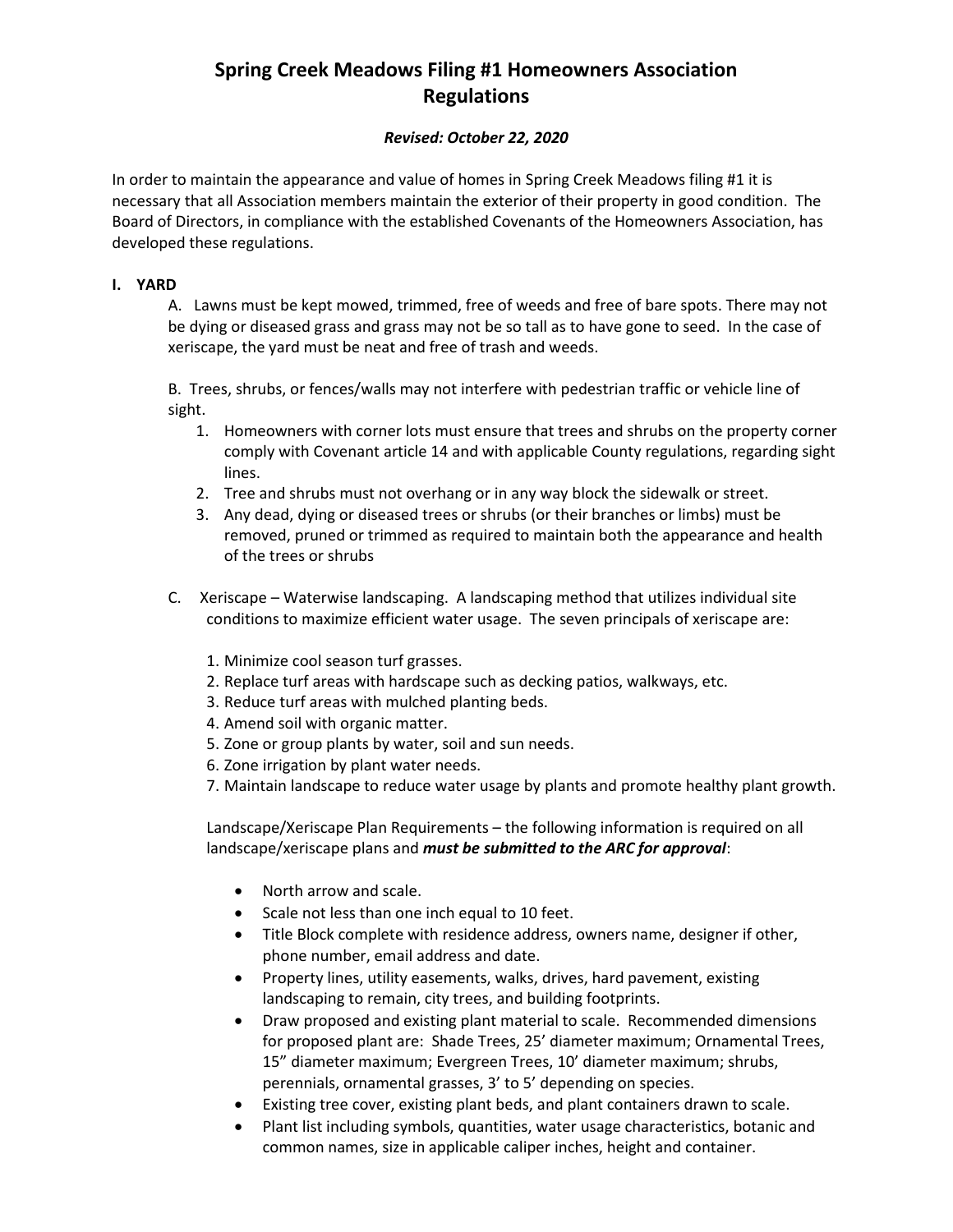- Total landscaped area.
- The area in square feet and percentage of the total landscape area of rock, mulch, bark or wood mulch, and decorative pavement.
- Location of three-dimensional features such as boulders, berms, fences and walls.
- Plant containers, such as wooden, ceramic, concrete, etc.

### **Xeriscape Requirements**

1. Plant Beds. All areas that are not regarded as edging, paths and artificial streambeds shall be designated as plant beds. All plant beds should be mulched with organic and/or inorganic mulches. All plant beds shall be planted with quantities of plant material that will provide a minimum of 50% yard coverage when planted as described in item (3).

2. Organic and inorganic mulches: Rock mulch is limited to not more than 25% of the total landscapeable area of yard, whereas, the use of organic mulch is unlimited.

3. Plant material quantities are based on assigned square footage values for evergreen trees, shrubs, annuals, perennials, and groundcovers. The total square footage value for plant materials within a plant bed shall be equal to or exceed the square footage of the plant bed. Square footage values are based on 50% of yard coverage at time of planting.

## **4. The use of rock, natural stone and/or man made pavers shall not exceed 25% of the landscapeable area.**

D. Snow must be cleared from sidewalks no later than 24 hours after the end of any snowfall that exceeds one inch.

E. Homeowners with open area between their fence and a street along the side of their home are responsible for maintaining that open area. This area may be planted with grass or flowers or covered with rocks. The Homeowner must keep the area clear of weeds and trash

- F. Storage Shed and other Structures in the yard.
	- 1. Every effort should be made to reduce any visibility from any neighborhood street.
	- 2. One storage shed is allowed per lot, and it shall not exceed 96 square feet and 8 feet in height.
	- 3. The exterior of any storage shed shall appear to be the same type of material and color as used on the sides and roof of the home. Paint colors, including trim, must match the home colors. Preformed plastic/rubber portable storage units do not need to match the home but must be in neutral tones.
	- 4. Metal storage sheds will not be approved for use in SCM.
	- 5. All existing storage sheds and structures will be grandfathered. Any damaged or collapsed storage sheds or structures must be removed, repaired, or replaced within 30 days. Metal storage sheds may not be used to replace any existing Storage Sheds.
	- 6. Any new or replacement storage shed or free standing structure must comply with the preceding paragraphs and must have prior Architectural Committee approval.
- G. Chickens and Bees

No animals, livestock, poultry or insects (bees) of any kind shall be raised, bred or kept on any building site, save and except that domesticated dogs, cats or other common household pets may be kept so long as they are not kept, bred or maintained for any commercial purposes/.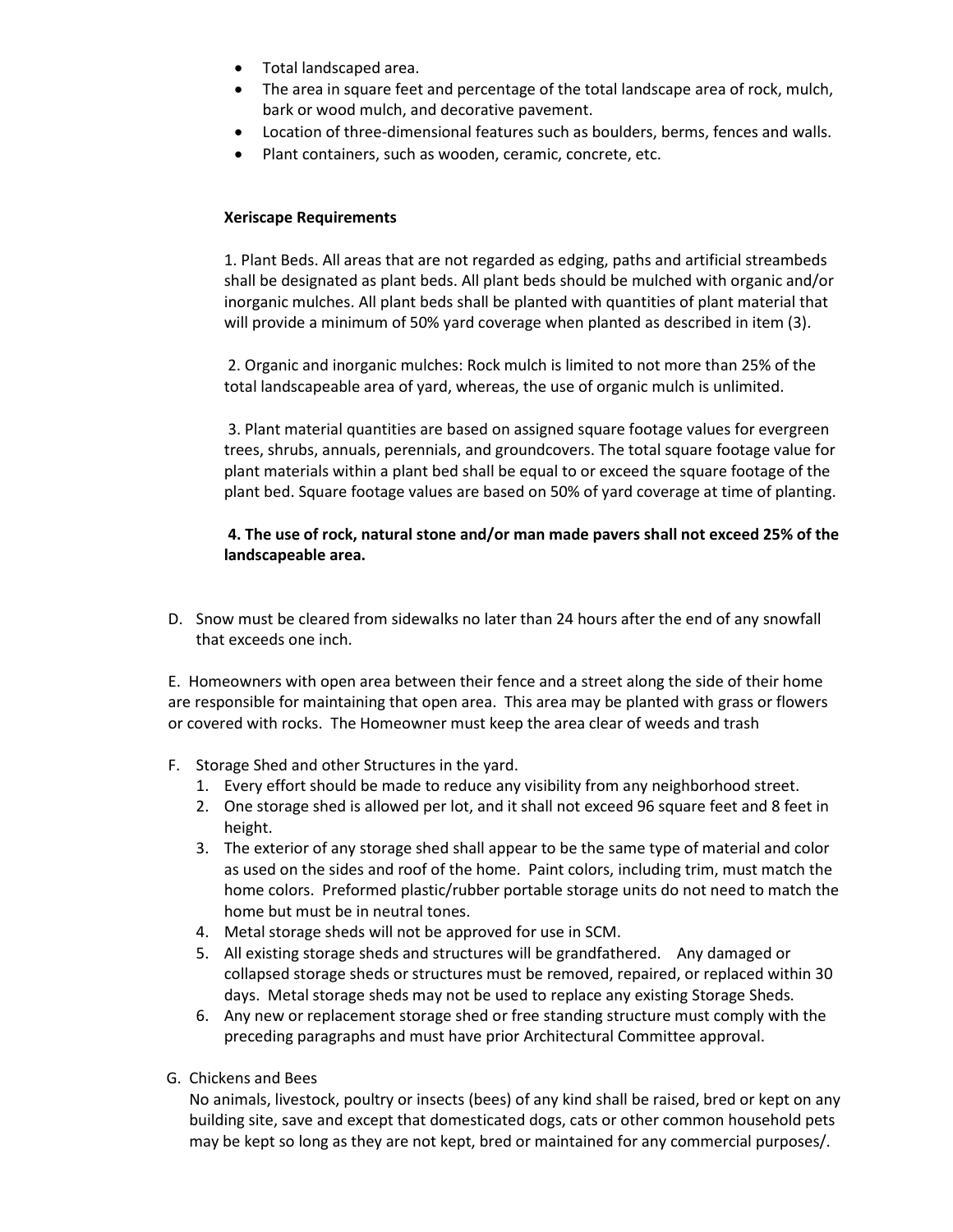## H. Dogs Running at Large

**All pets should be kept on a leash at all times** when walked in the neighborhood. Not only is an unleashed pet a danger to the pet itself, with the risk of running out into traffic or running away, it can also be dangerous for those in the community or other pets. Even if the dog of the owner who lets them run free isn't aggressive at all, other dogs could be, which could lead to a terrible fight and injuries to dogs or humans.

## **II. TRASH REMOVAL**

A. Trash cans, trash bags, and recycle bins must not be placed at curbside more than 24 hours before scheduled pickup.

B. Trash cans and bins must be removed from curbside the same day pickup is completed.

C. Trash cans must be kept covered.

D. All trash cans must be stored in garages, or behind fences and out of sight from the street.

E. No accumulation of trash, bags of grass clippings, or debris should be visible from the street.

F. All trash or debris left from renovation or construction must be removed within two weeks after completion of the project. If the project lasts longer than one month, debris must be removed at least every two weeks.

G. Any accumulation of cut trees, brush, or discarded lumber, anywhere on the property must be removed within 14 days to eliminate a fire hazard, and so as not to provide a home for vermin. This prohibition does not apply to cut and stacked firewood.

#### **III. HOME APPEARANCE**

A. **Home should be repainted when there is evidence of exterior paint appearing blotchy, faded, worn, peeling, or cracking**. Semi-gloss paint is not allowed on home exteriors. You are required to paint a 4' x 4' section on the front of your home so the Architectural Review Committee can review the actual color (choosing from paint chips can be misleading). Note, all colors, including existing colors, must be pre-approved by the ARC. **You may find a list of pre-approved colors on the HOA website: [www.SpringCreekMeadowsHOA.com.](http://www.springcreekmeadowshoa.com/)** You are still required to submit the Request Form. Garage doors are to match the body color of the house.

B Missing siding, sagging pillars or soffits, or broken windows should be repaired within 30 days after receipt of a letter from the Board requesting such repairs.

C All exterior painting must be completed within 30 days from the time such painting has commenced.

D. Walkways and driveways that have extensive cracking, pitting, or holes are safety hazards and should be repaired or replaced within 30 days after receipt of a letter from the Board requesting such repairs.

- E. Any additions or modifications to the exterior of a home must have prior Architectural Committee approval. This includes any new Structures such as Deck, Porches, Gazebos, Room additions, Garages, or Driveways.
- F. Garage Doors must be painted the same color as the body of the house.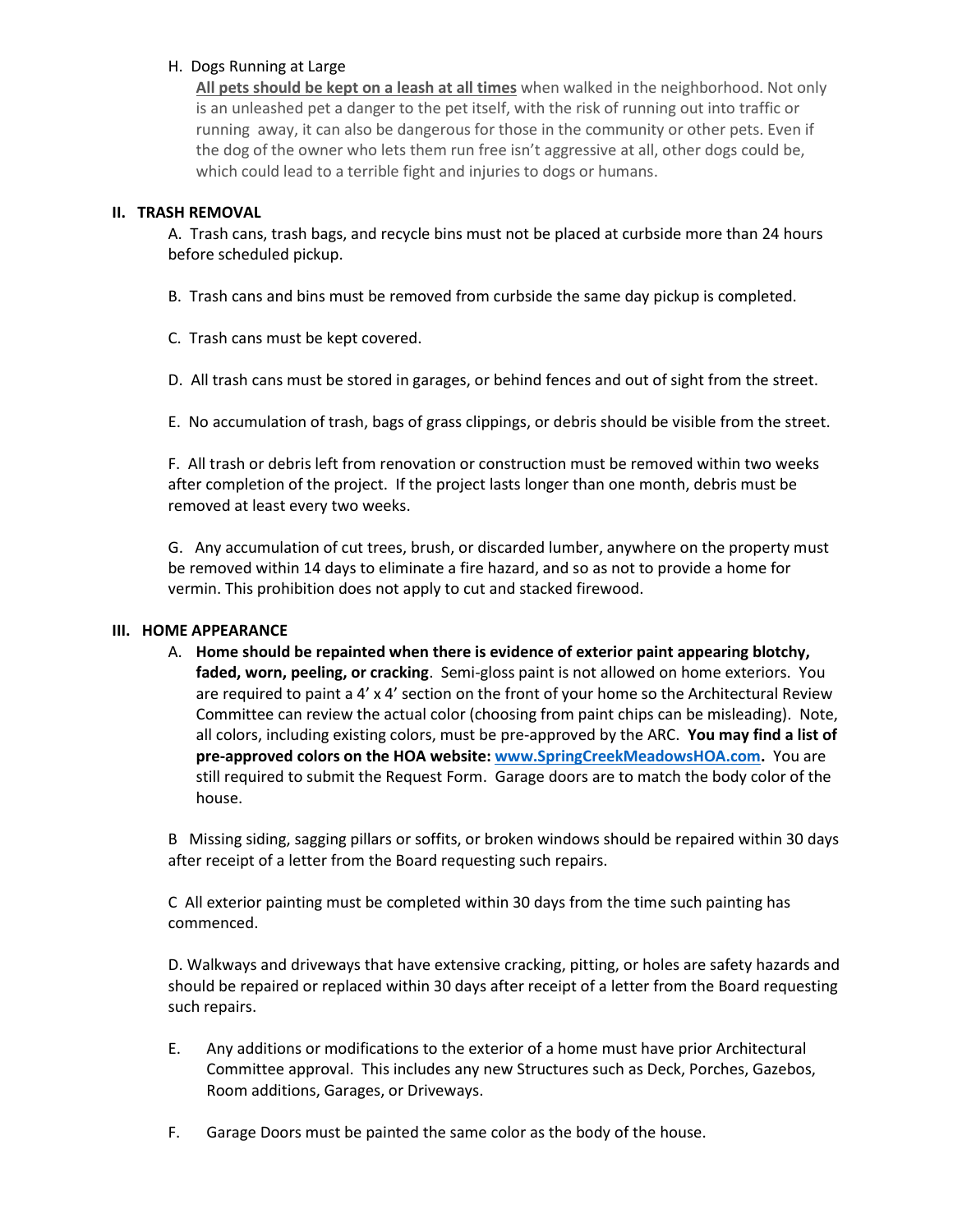F. Any changes to roofing materials or siding must have prior approval of the Architectural Committee.

#### **IV. FENCING**

A. Fences must be maintained so that there are no loose or missing boards, broken off or sagging posts and the fence is standing vertical. Not tilted.

B. Missing or loose boards and broken, missing, or sagging posts should be replaced or repaired within 30 days after receipt of a letter from the Board requesting such repairs.

C. Fences may not exceed 6 ft in height.

D. Changes to existing fences, or construction of new fences must have prior Architectural Committee approval

#### V. VEHICLES

- A. Definitions:
	- 1. An "idle, abandoned or inoperable vehicle" is any vehicle that has not been driven under its own propulsion for a period of 14 days or longer.
	- 2. A vehicle that does not have current registration or license shall be considered idle or abandoned.
	- 3. An unsightly vehicle is identified by characteristics including, but not limited to, missing body parts (e.g., a bumper), finish that has deteriorated on over 20% of the vehicle, body damage on a significant portion of the vehicle that has not been repaired within a reasonable amount of time, rust and/or primer on a significant portion of the vehicle, a flat tire or tires, or leaking fluids.
	- 4. "Owner's approved parking areas" includes garage spaces and paved/concrete driveways, and HOA approved extensions thereof. Owners approved parking areas do not include areas that have grass, dirt, gravel or other permeable surfaces or those areas not originally or typically intended for vehicle parking.
	- 5. "Approved storage" is storage that has been approved by the Home Owners' Association Board. It cannot be visible from the street.
- B. Unless it meets a defined exception none of the following vehicles may be parked or stored in the driveway or on any portion of a lot.
	- 1. Vehicles include
		- a. Idle, abandoned, inoperable, or unlicensed vehicles
		- b. Trucks larger than ¾ ton capacity
		- c. Boats
		- d. ATV's, trail bikes, and other off-road vehicles
		- e. Trailers
		- f. Motor homes
		- g. Campers
		- h. Motor coaches
		- i. Race cars
		- j. Snowmobiles
		- k. Pop-up campers
		- l. Any motorized or non-motorized recreational vehicle
		- m. Unsightly or oversized vehicles
		- n. Snow removal equipment
		- o. Garden maintenance equipment